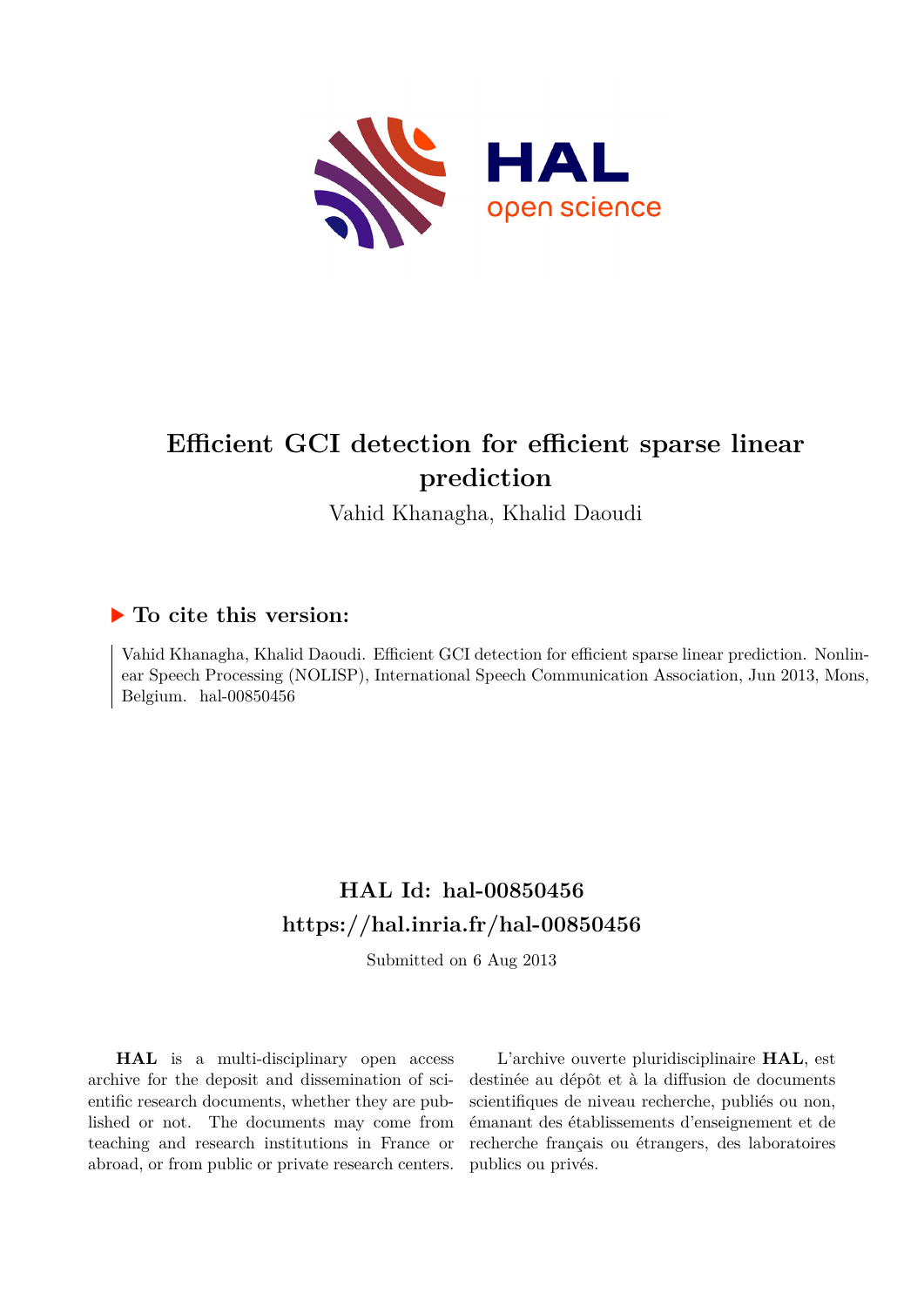## Efficient GCI detection for efficient sparse linear prediction

Vahid Khanagha and Khalid Daoudi

INRIA Bordeaux Sud-Ouest (GEOSTAT team) 200 Avenue de la vielle tour, 33405 Talence, France email: vahid.khanagha@inria.fr, khalid.daoudi@inria.fr http://geostat.bordeaux.inria.fr/

Abstract. We propose a unified non-linear approach that offers an efficient closed-form solution for the problem of sparse linear prediction analysis. The approach is based on our previous work for minimization of the weighted  $l_2$ -norm of the prediction error. The weighting of the  $l_2$ -norm is done in a way that less emphasis is given to the prediction error around the Glottal Closure Instants (GCI) as they are expected to attain the largest values of error and hence, the resulting cost function approaches the ideal  $l_0$ -norm cost function for sparse residual recovery. As such, the method requires knowledge of the GCIs. In this paper we use our recently developed GCI detection algorithm which is particularly suitable for this problem as it does not rely on residuals themselves for detection of GCIs. We show that our GCI detection algorithm provides slightly better sparsity properties in comparison to a recent powerful GCI detection algorithm. Moreover, as the computational cost of our GCI detection algorithm is quite low, the computational cost of the overall solution is considerably lower.

#### 1 Introduction

It is generally desirable for voiced speech sounds that the residuals obtained by their Linear Prediction (LP) analysis (the prediction error) form a sparse time series that is almost zero all the time, except for few instants where considerably larger values of error may occur (the outliers). Such sparse representation is beneficial for coding applications [9, 13] and also leads in a more accurate estimation of human vocal tract system [11, 16].

Classical approaches for LP analysis of speech rely on minimization of  $l_2$ -norm of prediction error. As the  $l_2$ -norm is numerically highly sensitive to outliers [18], such minimum variance solution favors non-sparse solutions with many small non-zero entries rather than the sparse solutions having the fewest possible nonzero entries. A more suitable cost function is the  $l_1$ -norm of prediction error as it puts less emphasis on outliers. The  $l_1$ -norm minimization of residuals is already shown to be advantageous for sparse residual recovery with the use of convex programming tools with special care to avoid an unstable solution [5, 10, 12].

We have previously shown in [16] that the minimization of a weighted version of  $l_2$ -norm results in a more sparse solution with less computational burden. In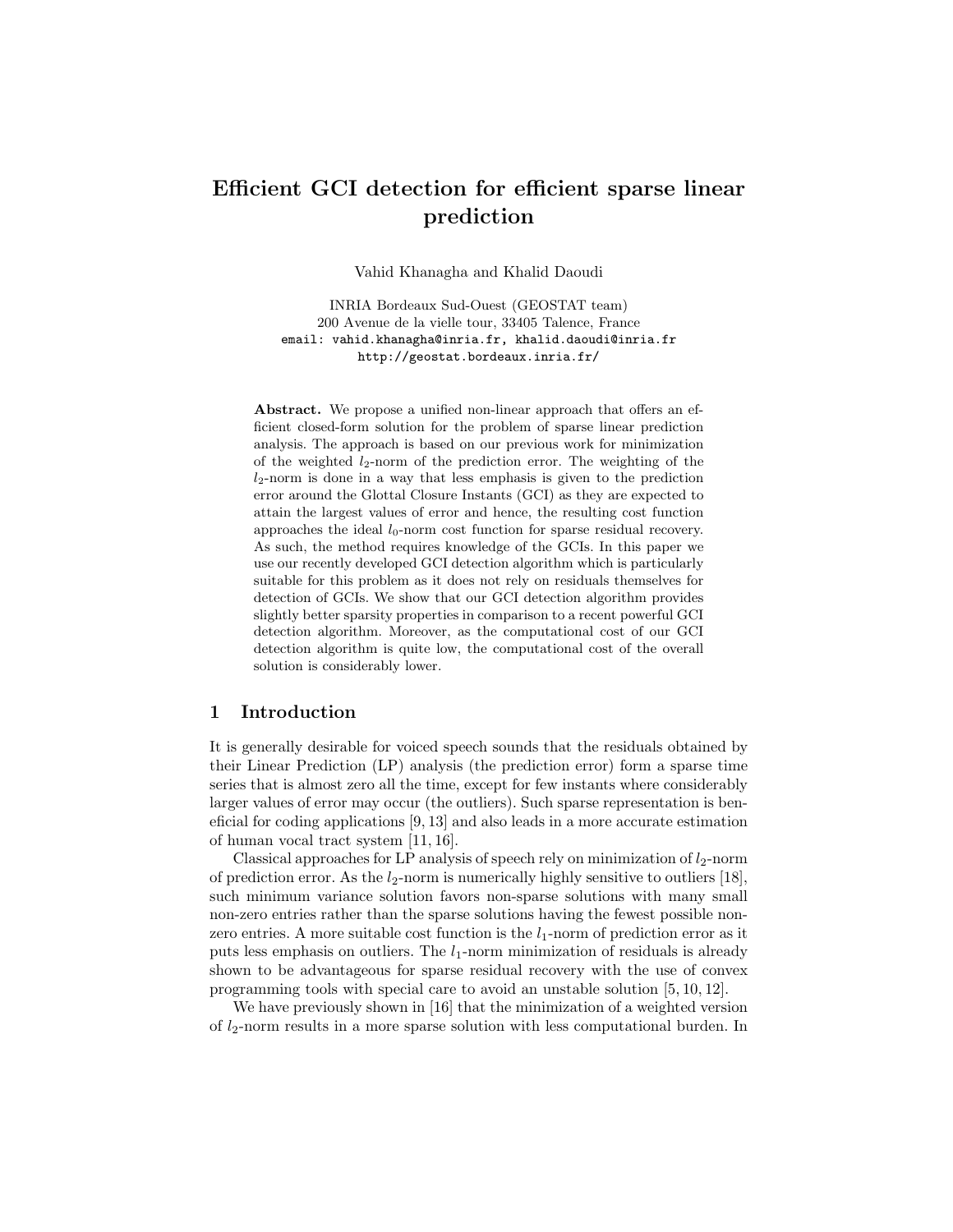this approach, GCIs are considered as the points that have the potential of attaining largest norms of residuals and then a weighting function is constructed such that the prediction error is relaxed at those points. Consequently, the weighted  $l_2$ -norm objective function is minimized by the solution of normal equations of liner least squares problem. In [16] a powerful method called SEDREAMS [7] is employed for detection of GCIs and it is shown that the weighted  $l_2$ -norm minimization achieves better sparsity properties compared to  $l_1$ -norm minimization.

In continuation of our sparse weighted  $l_2$ -norm solution mentioned above, in this paper we employ our recently developed GCI detection algorithm [15, 17] for construction of the weighting function. This GCI detection algorithm relies on a novel multi-scale non-linear signal processing approach called the Microcanonical Multiscale Formalism (MMF) and extracts GCIs directly from the speech signal without being based on any model of speech production. This makes it more suitable to be used for sparse residual recovery compared to SEDREAMS. Indeed, although SEDREAMS is shown to provide the best of performances compared to several state-of-the-art algorithms [7], the fact that it relies on residuals themselves for detection of GCIs, controverts its use for sparse residual recovery (SEDREAMS uses the classical minimum variance solution for calculation of LP residuals). We show that our GCI detection algorithm provides slightly better sparsity properties compared to SEDREAMS when used inside the weighted- $l_2$ -norm solution. Moreover we show that the MMF-based solution is more efficient than SEDREAMS and hence is a better choice for keeping down the overall computational burden.

The paper is organized as follows. In section 2 we present the weighted  $l_2$ norm minimization approach. We then briefly introduce in section 3, the MMF based GCI detection algorithm that we use in this paper. In section 4, the experimental results are presented and finally in section 5, we draw our conclusion and perspectives.

#### 2 The weighted  $l_2$ -norm solution

The ideal solution for sparse residual recovery in LP analysis is to directly minimize the number of non-zero elements of the residual vector, i.e. its cardinality or the so-called  $l_0$ -norm [4]. This minimization problem is however a N-P hard optimization problem [12]. The classical LP analysis technique on the other hand is very simple (minimization of  $l_2$ -norm of residuals), but can not provide the desired level of sparsity. This is due to the exaggerative effect of  $l_2$ -norm on larger values of error (the so-called outliers) [18]. Indeed, the minimizer puts its effort on lowering the value of these outliers, with the cost of more non-zero elements and hence the resulting residuals are not as sparse as desired. To reduce the exaggerative effect of  $l_2$ -norm on the outliers, one may replace it with  $l_1$ -norm which is less sensitive to larger values [4]. The  $l_1$ -norm minimization problem can be solved by by recasting the minimization problem into a linear program [3] and then using convex optimization tools [2]. Special care must be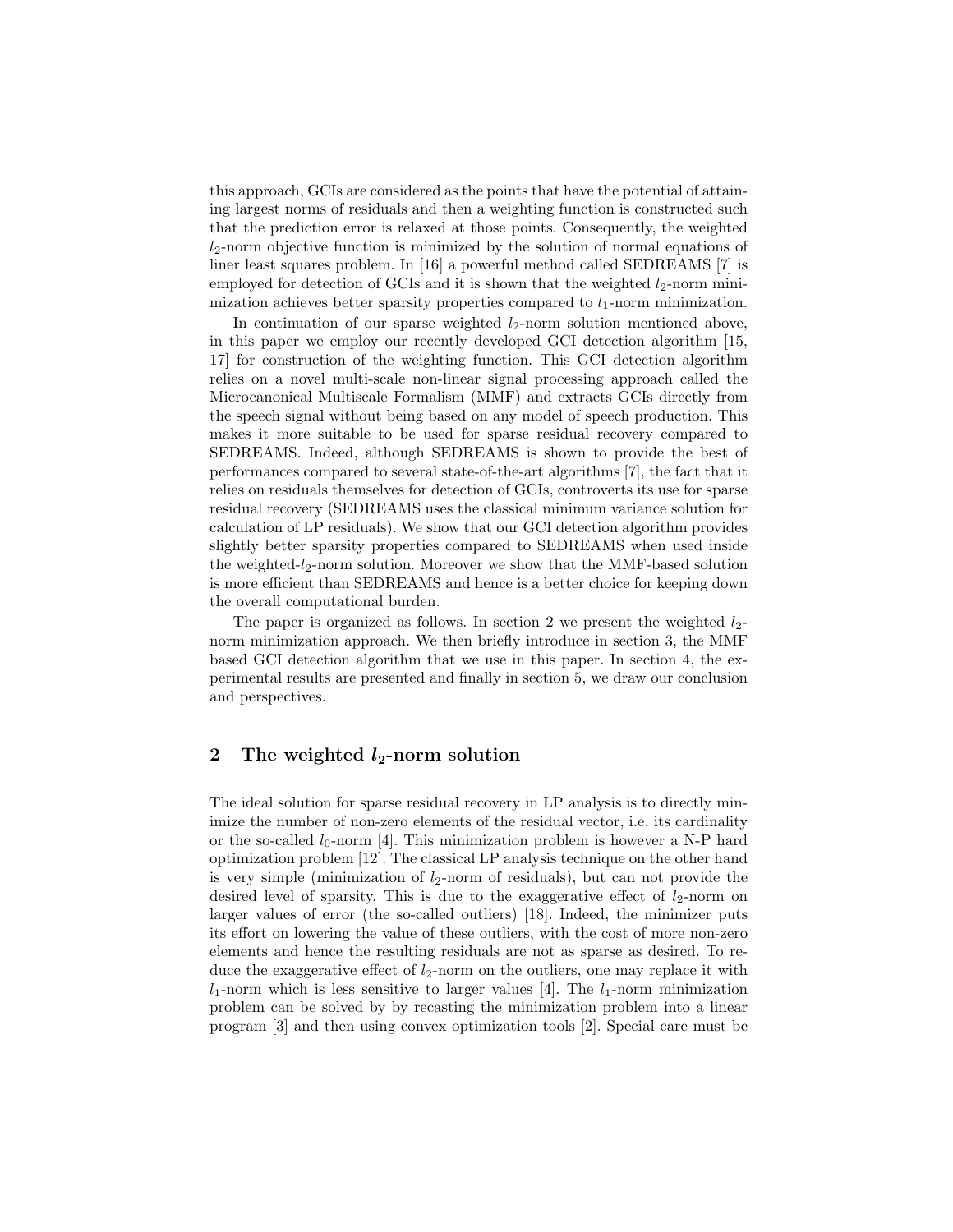taken however, to avoid stability and computational issues for the case of speech signal  $[5, 10]$ .

We have shown in [16] that a simple minimization of the weighted version of  $l_2$ -norm cost function may lead to better sparsity properties, while avoiding stability issues. Indeed, the use of  $l_2$ -norm cost function preserves the computational efficiency while the weighting function is used to cope with its exaggerative effect on outliers (by careful down-weighting of the cost function at those points).

Formally, the linear prediction of the speech signal  $x(n)$  with a set of K prediction coefficients  $a_k$  can be written as:

$$
x(n) = \sum_{k=1}^{K} a_k x(n-k) + r(n)
$$
 (1)

The weighted  $l_2$ -norm solution is based on solving the following optimization problem:

$$
\hat{\mathbf{a}} = \underset{\mathbf{a}}{\operatorname{argmin}} \quad \sum_{k=1}^{N} w(k)(r(k)^2)
$$
 (2)

where  $w(\cdot)$  is the weighting function. Once  $w(\cdot)$  is properly defined, the solution to Eq. (2) is straight-forward. Indeed, setting the derivative of the cost function to zero results in a set of normal equations that can be easily solved as explained in [16].

The weighting function is constructed in a way that it de-emphasizes the exaggerative effect of  $l_2$ -norm on outliers. This is achieved by down-weighting the  $l_2$ -norm at the time instants where an outlier is expected to occur. Indeed, it is argued in [16] that the outliers of LP analysis are expected to coincide with GCIs. Hence, the weighting function is expected to provide the lowest weights at the GCI points and to give equal weights to the remaining points. To put a smoothly decaying down-weighting around GCI points and to have a controllable region of tolerance around them, a natural choice is to use a Gaussian-shape weighting function. The final weighting function is thus defined as:

$$
w(n) = 1 - \sum_{k=1}^{N_{gci}} g(n - T_k)
$$
\n(3)

where  $T_k, k = 1 \cdots N_{gci}$  denotes the detected GCI points and  $g(\cdot)$  is a Gaussian function  $(g(x) = \kappa e^{(\frac{x}{\sigma})^2})$ . The parameter  $\sigma$  allows the control of the width of the region of tolerance and  $\kappa$  allows the control of the amount of down-weighting on GCI locations. Overall, in minimizing the resulting weighted  $l_2$ -norm cost function  $(Eq. (2))$ , the minimizer is free to pick the largest residual values for the outliers and it concentrates on minimizing the error on the remaining points and hence, the sparsity is granted. It is noteworthy that a recent work (independently) proposed a similar weighted linear prediction which downgrades the contribution of the glottal source and, thus, leads to more accurate formant estimates [1]. This model does not use however GCI estimation.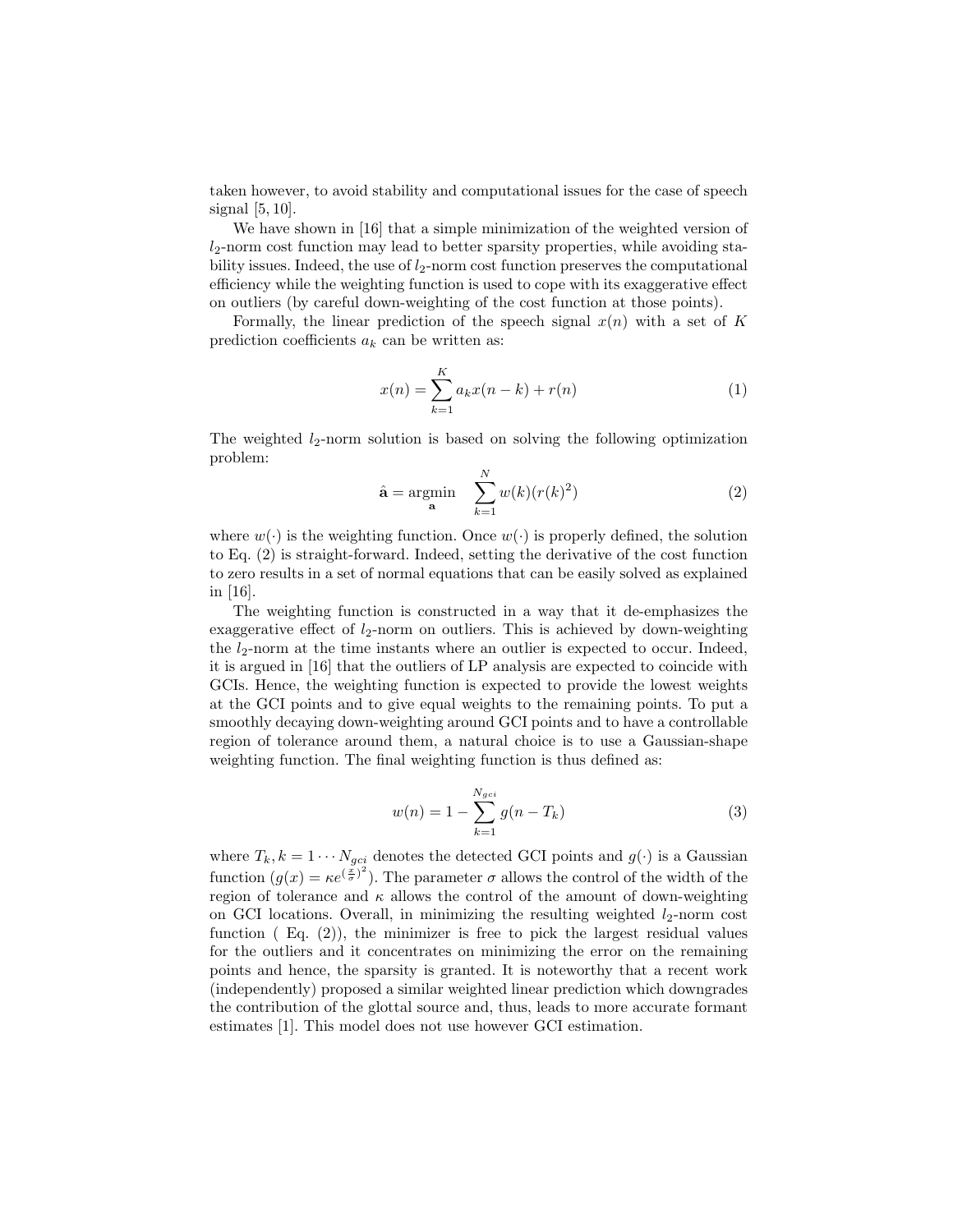#### 3 The MMF based GCI detection algorithm

We have introduced a robust GCI detection algorithm in [15, 17] that is based on a novel multi-scale non-linear signal processing approach called the MMF. The MMF is centered around precise estimation of local quantities called the Singularity Exponents (SE) at every point in the signal domain. When correctly defined and estimated, these exponents alone can provide valuable information about the local dynamics of complex signals. The singularity exponent  $h(n)$  for any given signal  $x(n)$ , can be estimated by evaluation of the power-law scaling behavior of a multi-scale functional  $\Gamma_r$  over a set of fine scales r:

$$
\Gamma_r(x(n)) \propto r^{h(n)} + o\left(r^{h(n)}\right) \qquad r \to 0 \tag{4}
$$

where  $\Gamma_r(\cdot)$  can be any multi-scale functional complying with this power-law like the gradient-based measure introduced in [21]. The details about the choice of  $\Gamma_r(\cdot)$  and the consequent estimation of  $h(n)$  are provided in [21, 15].

In MMF, a particular set of interest is the level set called the Most Singular Manifold (MSM) which comprises the points having the smallest SE values. It has been established that the critical transitions of a complex signal occurs at these points. This property has been successfully used in several signal processing applications [19, 20, 22]. In case of voiced speech sounds, we have shown in [15, 17] that indeed the MSM coincides with the instants where the most significant excitations of the vocal tract occur (the GCIs). Consequently, we used this property to develop a simple GCI detection algorithm which is much faster than SEDREAMS and we showed that it has almost the same performance as the SEDREAMS algorithm in case of the clean speech. In case of noisy speech our MMF-based approach shows considerably higher accuracy in comparison to the SEDREAMS in presence of 14 different types of noise taken from different real-world acoustic environments.

In this paper we aim at using this MMF-based GCI detection algorithm inside the weighted  $l_2$ -norm solution of section 2 for sparse residual recovery. Indeed, the MMF-based algorithm is particularly suited for this problem as it extracts the GCIs exclusively using the singularity exponents  $h(t)$  and as opposed to SEDREAMS, it does not rely on residuals themselves for GCI detection. Moreover, as the computational complexity of our MMF-based GCI detector is much less than SEDREAMS and hence, the overall computational effort for solution of Eq. (2) will be reduced. As such, this MMF-based GCI detector can be seen as a complement to the weighted  $l_2$ -norm solution of section 2 for sparse residual recovery: combined together, they form a unified efficient and closed-form solution for sparse LP analysis of speech.

#### 4 Experimental results

We perform an extensive set of experiments on 3000 utterances that are randomly selected from TIMIT database to compare the sparsity properties of the residuals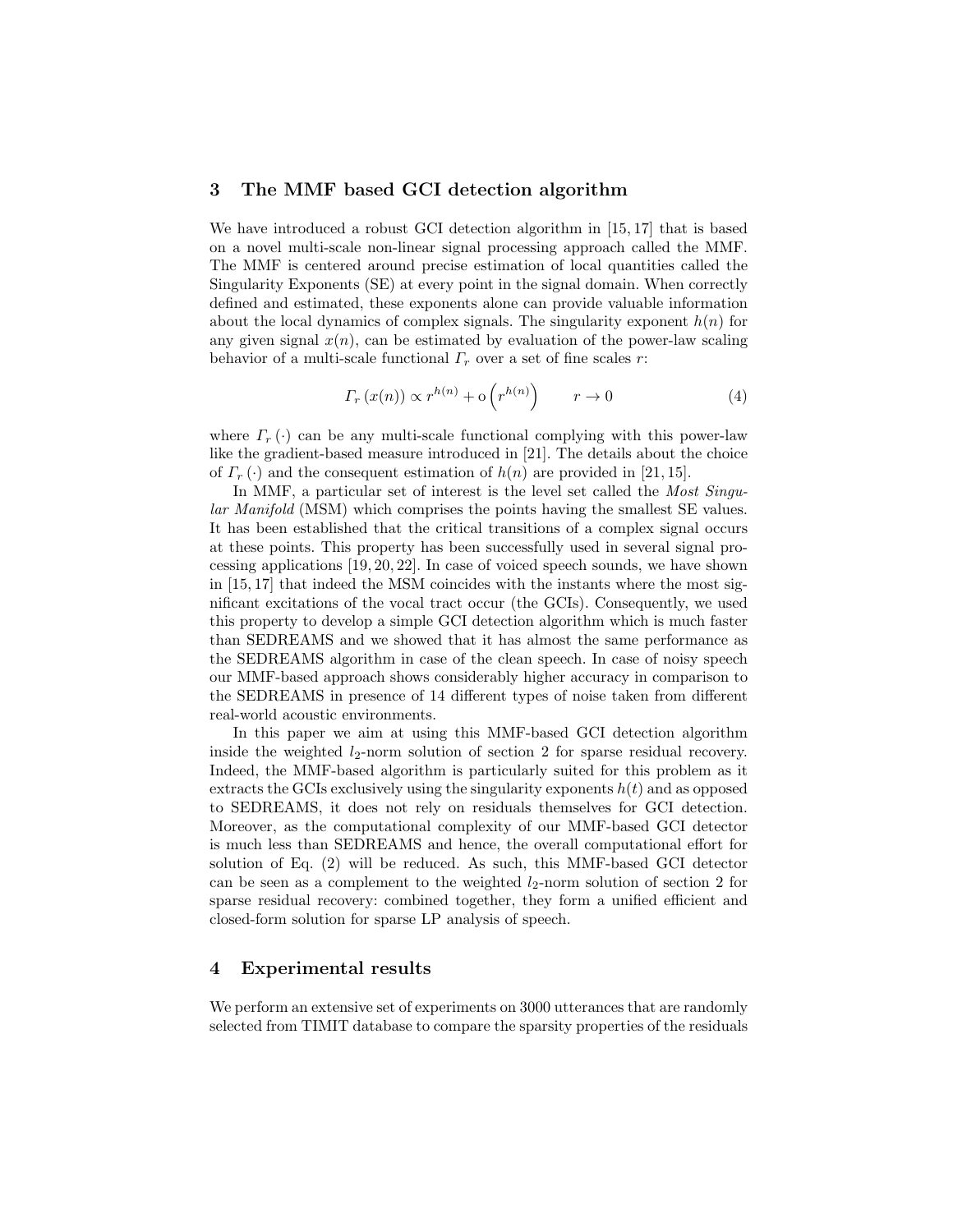obtained by four different LP approaches: the classical  $l_2$ -norm minimization, the  $l_1$ -norm minimization, weighted  $l_2$ -norm minimization using SEDREAMS for GCI detection and weighted  $l_2$ -norm minimization using our MMF-based GCI detector. Following [9], the utterances are downsampled to 8 KhZ and the prediction order of  $K = 13$  is used. As for the  $l_1$ -norm minimization method, we use the publicly available  $l_1$ -magic toolbox [3] which uses the primal-dual interior points optimization [2]. For the weighted  $l_2$ -norm minimization, all the results presented in this section are obtained using the following set of parameters for  $w(\cdot)$ :  $\kappa = 0.9$  and  $\sigma = 50$ . The choice of the parameters was obtained using a small development set (of few voiced frames) taken from the TIMIT database [8]. As for the SEDREAMS GCI detection algorithm [7] we use the implementation that is made available on-line by its author [6] (GLOAT toolbox).

Fig. 1 shows an example of the residuals obtained by all these different optimization strategies. It is clear that the weighted- $l_2$  and also  $l_1$ -norm criteria achieve higher level of sparsity compared to the classic  $l_2$ -norm criterion. Moreover, a closer look reveals that in this example the weighted- $l_2$ -norm solution which uses the MMF based GCI detector shows better sparsity properties compared to the rest of optimization strategies.

To perform a more quantitative comparison, we use the kurtosis of residuals as a quantitative measure of the level of sparsity of the obtained residuals. The kurtosis is an appropriate measure of sparsity as it satisfies three of the most important properties that are intuitively expected from such a measure: scale invariance, rising tide and Robin Hood [14]. Kurtosis is a measure of peakedness of a distribution and higher values of kurtosis implies higher level of sparsity. Table 1 shows the kurtosis of the residuals obtained from the above-mentioned optimization strategies, averaged over the 3000 utterances from TIMIT database. It can be seen from table 1 that the highest value for the kurtosis is achieved by the weighted  $l_2$ -norm solution, when the MMF based approach is used for GCI detection.

| Method                                      | kurtosis on the kurtosis on |        |
|---------------------------------------------|-----------------------------|--------|
|                                             | whole sentence voiced parts |        |
| $l_2$ -norm                                 | 49.46                       | 95.67  |
| $l_1$ -norm                                 | 67.01                       | 114.93 |
| weighted-l <sub>2</sub> -norm+SEDREAMS GCIs | 62.78                       | 114.69 |
| weighted- $l_2$ -norm+MMF GCIs              | 66.23                       | 120.62 |

Table 1. Quantitative comparison of sparsity level of different LP analysis strategies.

In terms of computational efficiency we compare the computational processing times for the weighted  $l_2$ -norm solutions using SEDREAMS and MMF for GCI detection, in terms of the average empirical Relative Computation Time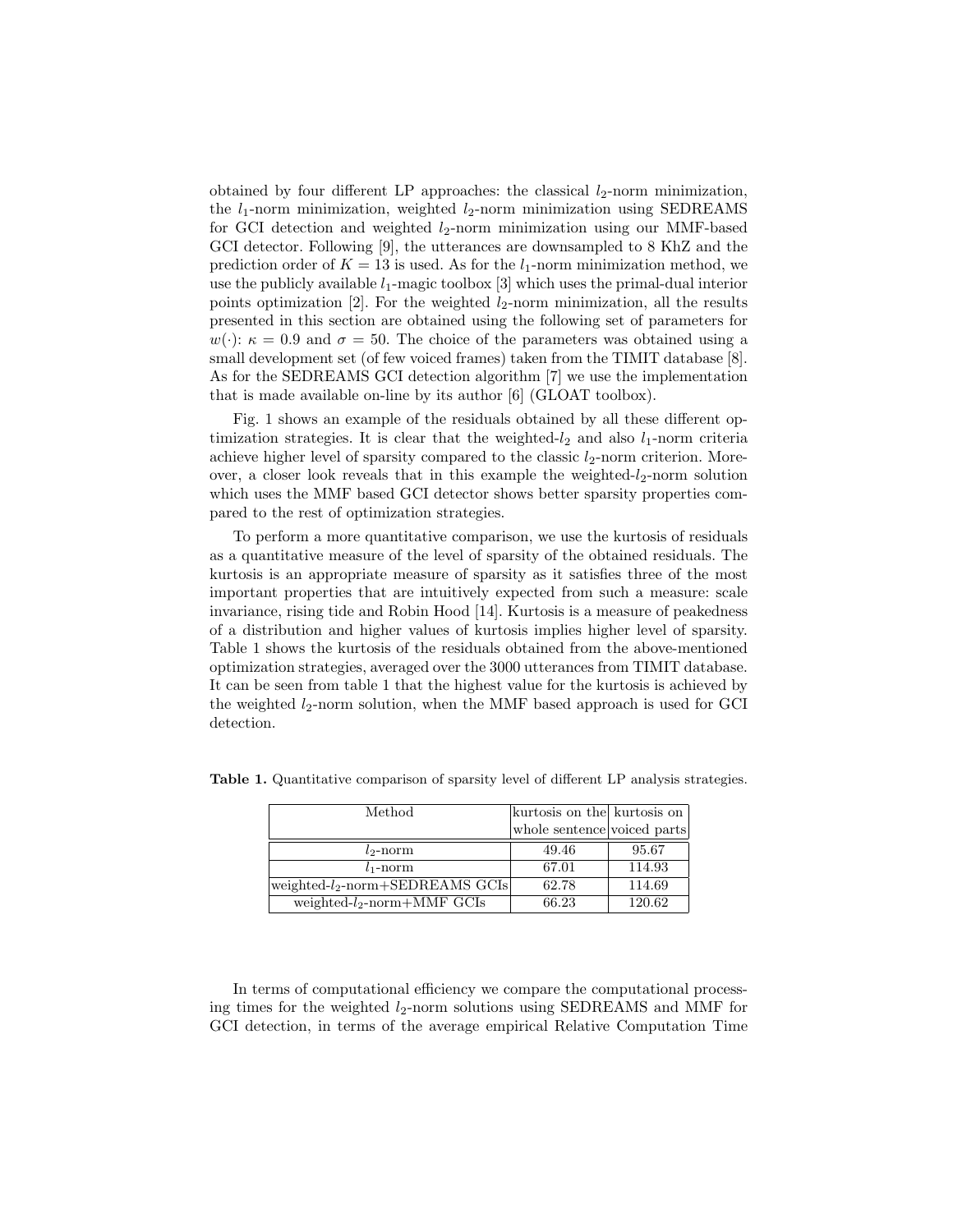

Fig. 1. The residuals of the LP analysis obtained from different optimization strategies for Fs=16 Khz,  $\mathrm{K} = 26$  and frame length of 25 msec.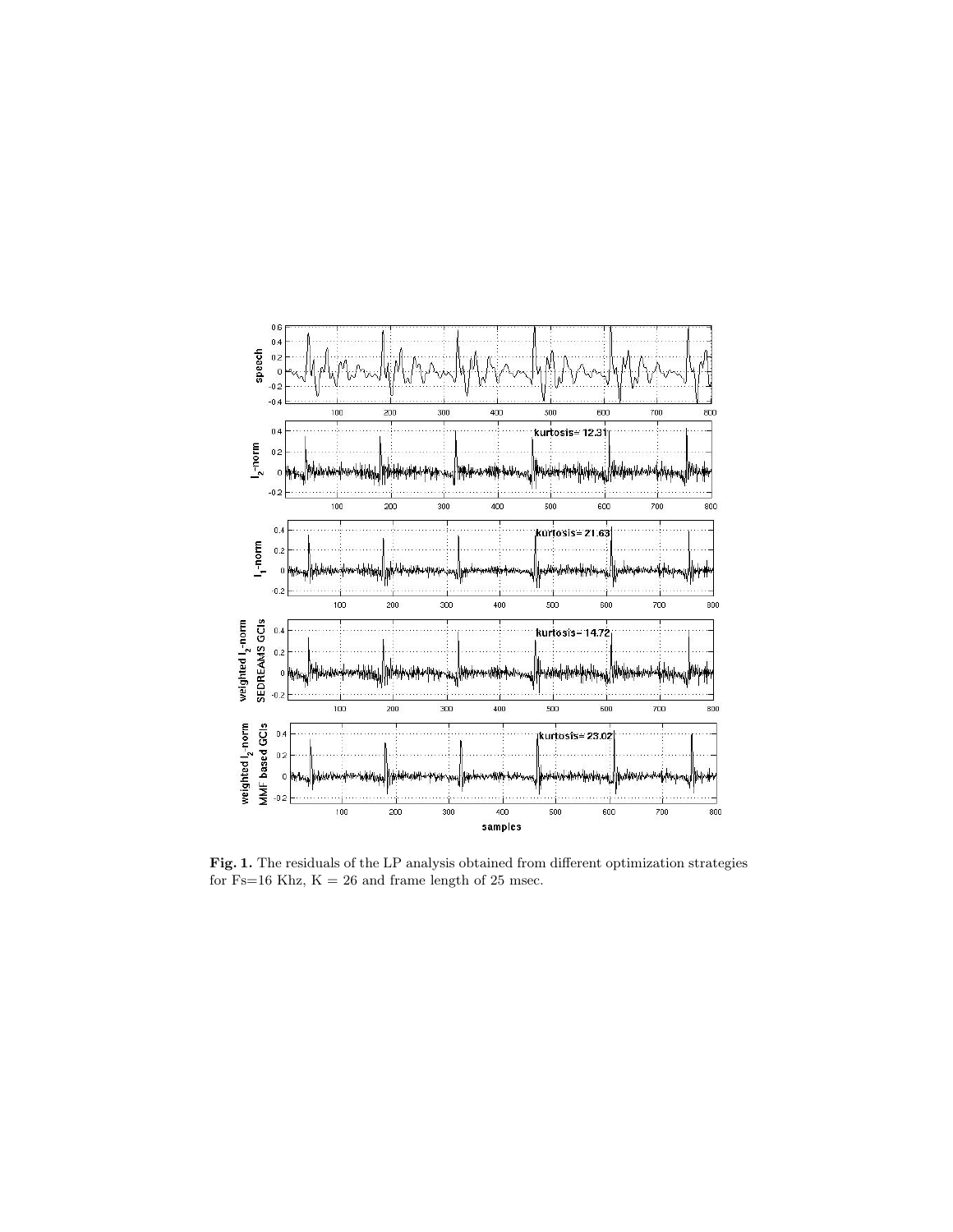that is defined as:

$$
RCT(\%) = 100. \frac{CPU \ time \ (s)}{Sound \ duration \ (s)}
$$
 (5)

The results are reported in table 2 and it can be seen that the MMF based solution is indeed much faster than the one based on SEDREAMS. It must be noted that we have used the original implementation of SEDREAMS in the GLOAT toolbox [6] and not its fast implementation which should be about 4 times faster than the original one [7].

Table 2. Comparison of the average Relative Computation Time.

| Method                              | $ RCT(\%) $ |
|-------------------------------------|-------------|
| $ weighted-l_2-norm+SEDREAMS GCIs $ | 46.97       |
| weighted- $l_2$ -norm+MMF GCIs      | 7.75        |

#### 5 Conclusions

In continuation of our previous work for retrieval of sparse LP residuals using a weighted  $l_2$ -norm minimization [16], in this paper we introduced the use of our MMF based GCI detection algorithm for construction of the weighting function. Apart from having considerably lower computational cost, this GCI detection algorithm is particularly suited for sparse residual recovery as it does not rely on residuals themselves and extracts GCIs exclusively from geometric multi-scale measurements. As such, the MMF based GCI detection serves as a complement to our weighted- $l_2$ -norm solution for sparse residual recovery. We showed that such a unified approach provide slightly better sparsity properties, while considerably reduces the overall computational burden of the algorithm. These results suggest further investigation of the potential of such a unified non-linear solution for speech analysis: performance in presence of noise, the accuracy of formant estimation, the quality of the synthesis when used inside parametric multipulse coders and etc. This indeed will be the subject of our future communications.

#### References

- 1. Alku, P., Pohjalainen, J., Vainio, M., Laukkanen, A., Story, B.: Improved formant frequency estimation from high-pitched vowels by downgrading the contribution of the glottal source with weighted linear prediction. In: INTERSPEECH (2012)
- 2. Boyd, S., Vandenberghe, L.: Convex Optimization. Cambridge University Press (2004)
- 3. Cand`es, E.J., Romberg, J.: l1-magic : Recovery of sparse signals via convex programming, 2005